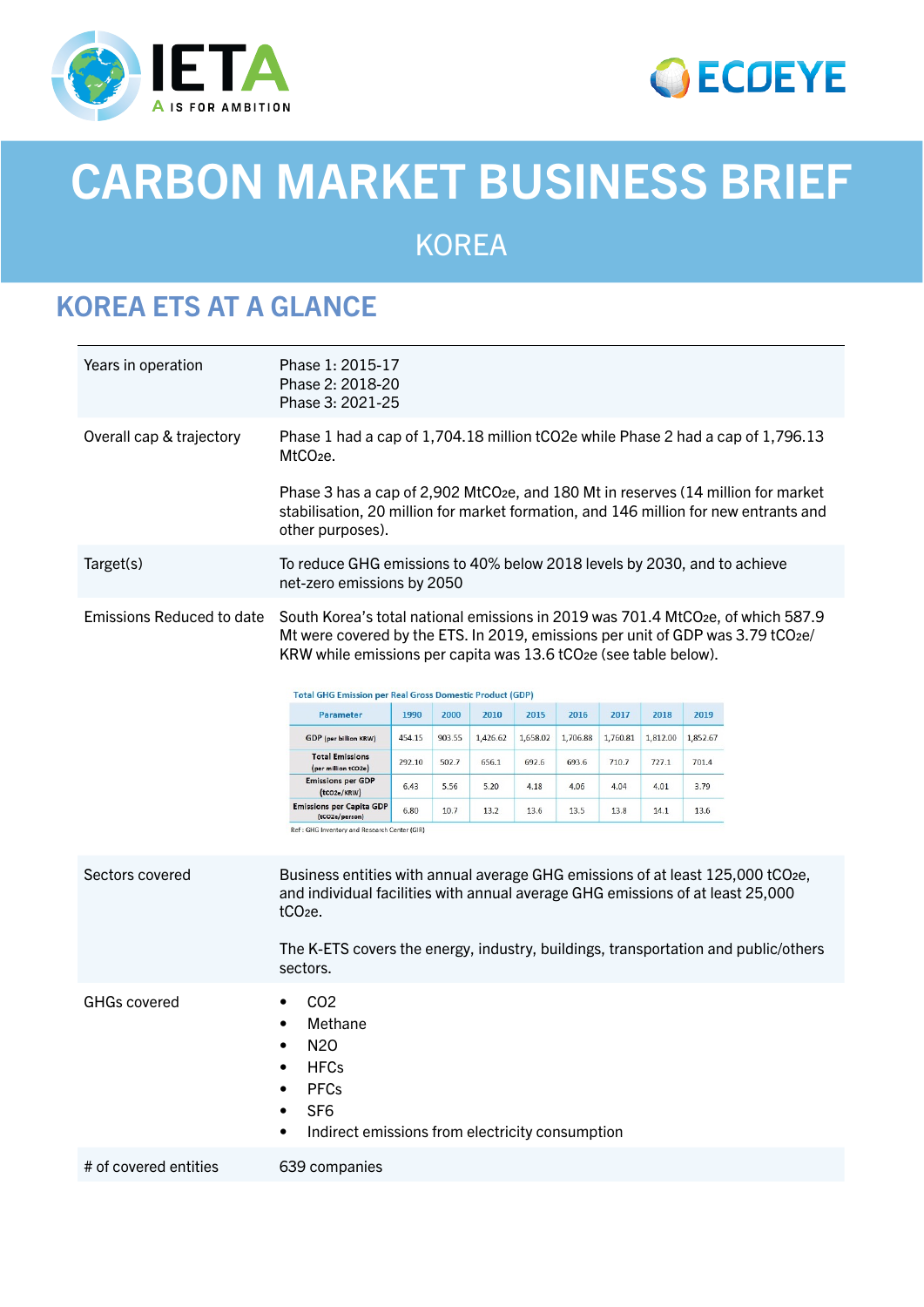| Allocation method               | The K-ETS employs two methods of allocating allowances: grandfathering (GF) and<br>benchmarking (BM). In Phase 3, the GF method will be applied to all sub-sectors<br>except for 12 (cement, oil refining, aviation, power generation, energy and industrial<br>complex, district cooling and heating, and waste, steel, petrochemicals, building,<br>pulp and paper, timber).<br>In Phase 3, less than 90% of allowances will be freely allocated, with the rest sold at<br>auction. Energy-intensive and trade-exposed (EITE) sectors will receive 100% free<br>allocation. EITE eligibility will be based on a leakage index*. All local government<br>units, schools, medical institutions, and public transportation operators also qualify<br>for 100% free allocation.<br>*Leakage index = (production cost x trade intensity) > $0.2\%$ |  |  |  |  |  |  |
|---------------------------------|-------------------------------------------------------------------------------------------------------------------------------------------------------------------------------------------------------------------------------------------------------------------------------------------------------------------------------------------------------------------------------------------------------------------------------------------------------------------------------------------------------------------------------------------------------------------------------------------------------------------------------------------------------------------------------------------------------------------------------------------------------------------------------------------------------------------------------------------------|--|--|--|--|--|--|
| <b>Trading rules</b>            |                                                                                                                                                                                                                                                                                                                                                                                                                                                                                                                                                                                                                                                                                                                                                                                                                                                 |  |  |  |  |  |  |
|                                 | Allowances can be traded via exchange and/or OTC. Tradable allowances are Korea<br>Allowance Unit (KAU), Korea Credit Unit (KCU), and Korea Offset Credit (KOC).<br>i-KCUs and i-KOCs were added in 2019 for international offset units, and KOCs and<br>i-KOCs were categorised according to their vintage years from 2021.                                                                                                                                                                                                                                                                                                                                                                                                                                                                                                                    |  |  |  |  |  |  |
|                                 | During Phase 1, trading was strictly between compliance entities while financial<br>institutions acting as market-makers joined in Phase 2. Third-party institutions such<br>as financial firms and brokers joined in Phase 3.                                                                                                                                                                                                                                                                                                                                                                                                                                                                                                                                                                                                                  |  |  |  |  |  |  |
| Use of offsets and linking      | In Phase 3, the offset limit submission has been reduced to a maximum of 5% of<br>each entity's compliance obligations, regardless of its classification, from 10% in<br>Phase 2.                                                                                                                                                                                                                                                                                                                                                                                                                                                                                                                                                                                                                                                               |  |  |  |  |  |  |
|                                 | Limitations have been introduced on the issuance and conversion of offset credits in<br>Phase 3.                                                                                                                                                                                                                                                                                                                                                                                                                                                                                                                                                                                                                                                                                                                                                |  |  |  |  |  |  |
|                                 | GHG reduction projects (according to reduction period coverage) to KOC<br>a)<br>conversion:                                                                                                                                                                                                                                                                                                                                                                                                                                                                                                                                                                                                                                                                                                                                                     |  |  |  |  |  |  |
|                                 | 1)<br>April 2010 - December 2020: within 2 years (2021-22)                                                                                                                                                                                                                                                                                                                                                                                                                                                                                                                                                                                                                                                                                                                                                                                      |  |  |  |  |  |  |
|                                 | 2)<br>January 2021 onwards: within 3 years (2022-24)                                                                                                                                                                                                                                                                                                                                                                                                                                                                                                                                                                                                                                                                                                                                                                                            |  |  |  |  |  |  |
|                                 | KOC to KCU conversion: within 2 years of the KOC issuance<br>b)                                                                                                                                                                                                                                                                                                                                                                                                                                                                                                                                                                                                                                                                                                                                                                                 |  |  |  |  |  |  |
|                                 | As of 2022, there are 272 registered methodologies (211 for CDM and 61 for<br>domestic).                                                                                                                                                                                                                                                                                                                                                                                                                                                                                                                                                                                                                                                                                                                                                        |  |  |  |  |  |  |
| Other features                  | Banking is allowed but is limited to the amount equal to double the annual net sales<br>(excluding swaps and auctions) of KAUs and KCUs between 2021-23, and the<br>amount of annual KAU and KCU net sales between 2024-25.                                                                                                                                                                                                                                                                                                                                                                                                                                                                                                                                                                                                                     |  |  |  |  |  |  |
|                                 | Market makers are allowed to carry-over allowances unconditionally. Brokerage<br>firms, which are allowed to hold a maximum of 200,000 tCO2e for the whole phase,<br>can bank allowances without limitations.                                                                                                                                                                                                                                                                                                                                                                                                                                                                                                                                                                                                                                   |  |  |  |  |  |  |
|                                 | Intra-phase borrowing is also allowed, limited to 15% of an entity's obligation in<br>Phase 3. However, the limit will decrease in accordance with the entity's past<br>borrowing transactions and is calculated using this formula: 15% - (previous year's<br>borrowing rate * 50%)                                                                                                                                                                                                                                                                                                                                                                                                                                                                                                                                                            |  |  |  |  |  |  |
|                                 | The K-ETS has 14 million allowances in a market stabilisation reserve.                                                                                                                                                                                                                                                                                                                                                                                                                                                                                                                                                                                                                                                                                                                                                                          |  |  |  |  |  |  |
| Penalties for<br>non-compliance | The penalty for non-compliance shall not exceed three times the average market<br>price of the given compliance year or KRW 100,000 per tonne.                                                                                                                                                                                                                                                                                                                                                                                                                                                                                                                                                                                                                                                                                                  |  |  |  |  |  |  |
| Use of revenues                 | The revenue from auctions will be reinvested to support small- and mid-sized<br>companies.                                                                                                                                                                                                                                                                                                                                                                                                                                                                                                                                                                                                                                                                                                                                                      |  |  |  |  |  |  |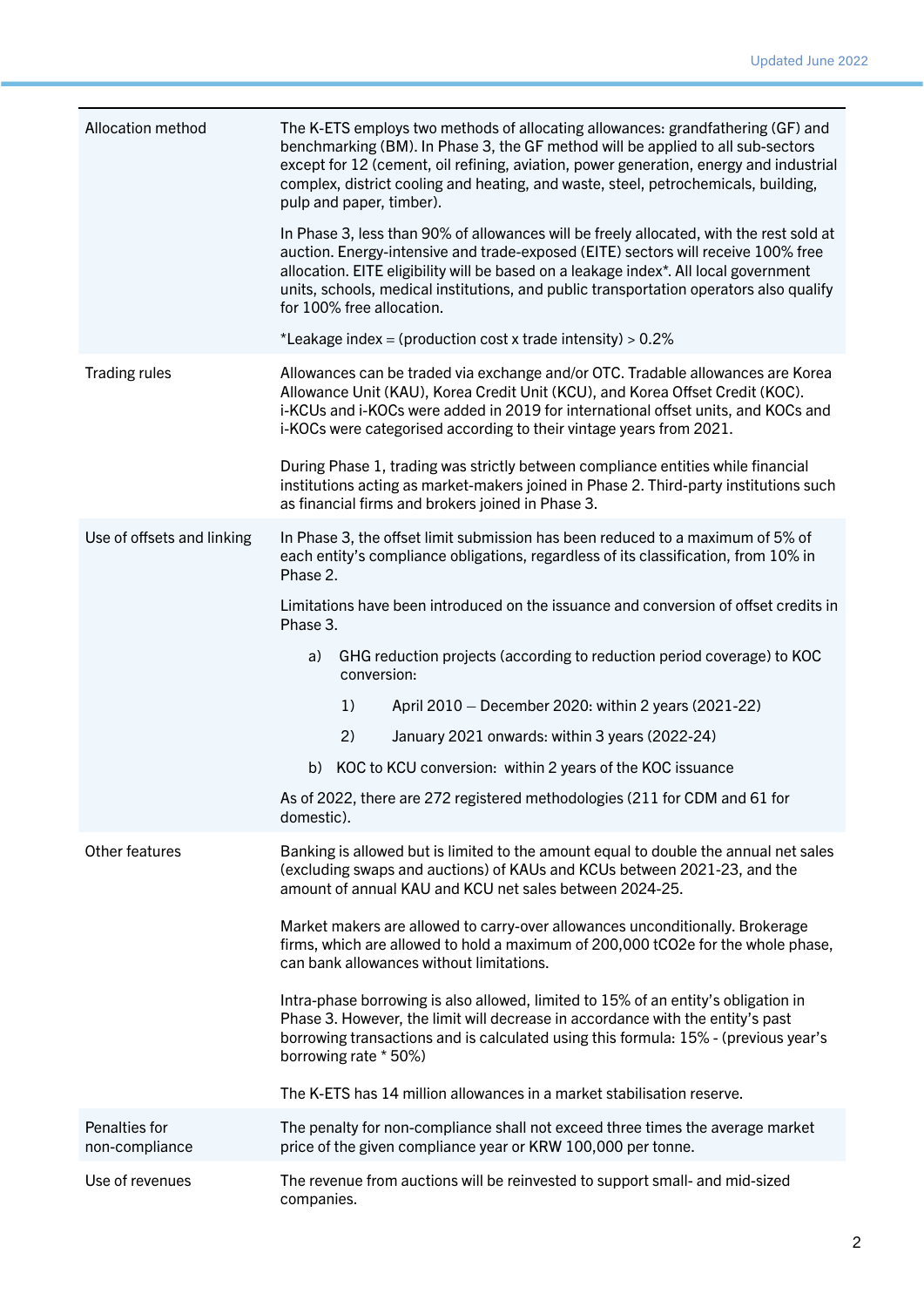# MAJOR DEVELOPMENTS



Figure 1. KAU Developments (2015 - 1Q 2022)

In March 2021, the ETS Act was amended in preparation for the entrance of securities firms and brokerage companies. Additional market makers (Hana Financial Investment, Korea Investment and Securities, SK Securities) started operations in May 2021 and new KOC units are listed according to their vintage years in June 2021.

The 2050 Carbon Neutrality Commission, an organisation in charge of establishing and implementing the nation's carbon neutral policies and strategies, was launched in May 2021. Meanwhile, the Framework Act on Carbon and Green Growth (also known as "Carbon Neutrality Act") was passed by the National Assembly in August 2021 and entered into force in March 2022, making Korea the 14th country in the world to legislate a carbon neutrality target, and also legally mandating a minimum emissions reduction of 35% from 2018 levels by 2030.

At COP26 in Glasgow, the government pledged an enhanced emissions reduction target of 40% from 2018 levels by 2030, and officially submitted the new NDC to the UNFCCC in December 2021. In the same month, 20 securities firms joined the market.

2022 is expected to bring several policy changes, particularly in the role of nuclear in the energy mix, as the country transitions to a new government.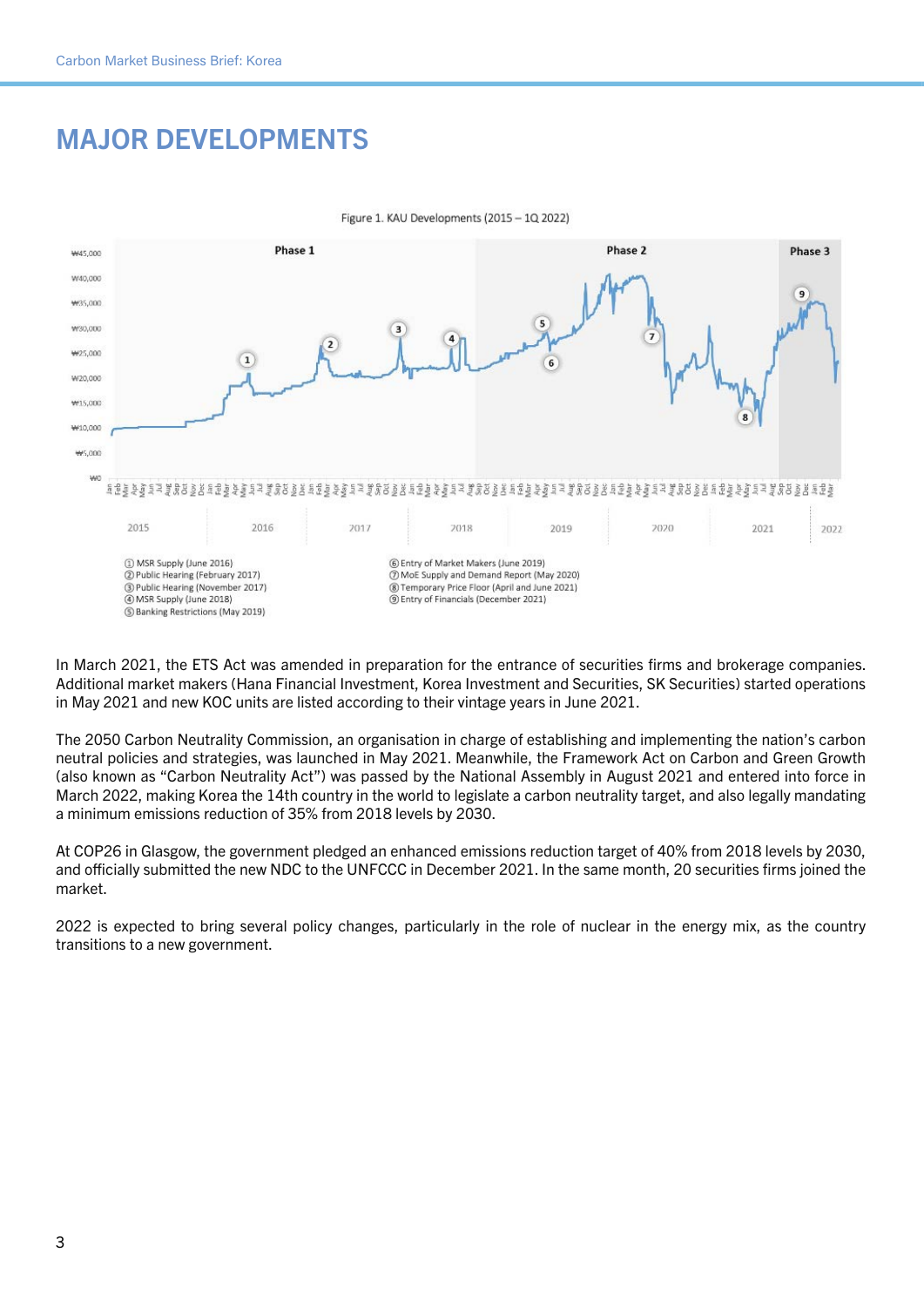## MARKET COMMENTARY



#### Figure 2. KAU20 - KAU21 Price and Volume

#### 2020 Compliance Year

Allowance prices during the pre-pandemic period were strong supported by bullish long-term market and policy outlooks. Even during the initial onset of the pandemic, prices hovered around high levels as the 2019 compliance demand remained unaffected by the economic impacts of COVID-19.

The effects of the pandemic saw prices collapse from September 2020 and reached a five-year low of KRW 15,000 and then to a new all-time low of KRW 10,500. In response, the government set a temporary price floor of KRW 12,900 in April 2021 and KRW 9,450 in June 2021.

The government allocated 9.4 million KAU20s from August 2020 to June 2021, and while four auctions from February 2021 to May 2021 were postponed amid persistent low prices, the volume from the postponed auctions were offered altogether in the final KAU20 auction in June 2021.

#### KAU21 Allowance Prices

Non-indexed KAU21s were valued at KRW 11,550–23,000 in January 2021 to July 2021, and have traded between KRW 25,600 and KRW 35,400 since August 2021. The market's recovery was mainly attributed to the easing of oversupply worries and the expected increase in demand as the country successfully controlled the spread of COVID-19 and thus preventing massive lockdowns.

Prices rose to KRW 35,400 after large scale transactions in December 2021, extending the bullish momentum until mid-January 2022. These transactions were mostly from power companies completing their yearly internal audits as well as some hedging activity triggered by the end of KEPCO's ETS subsidy support.

In the first quarter of 2022, oversupply worries and dampened market sentiments amid broader uncertainties in the global markets brought prices back down to a low of KRW 19,250. Auction volumes were also adjusted in consideration of weak prices. The market will likely remain highly volatile until the completion of the 2021 compliance cycle.

*Note: all prices in this report reflect KRX closing prices, not intraday high and low*